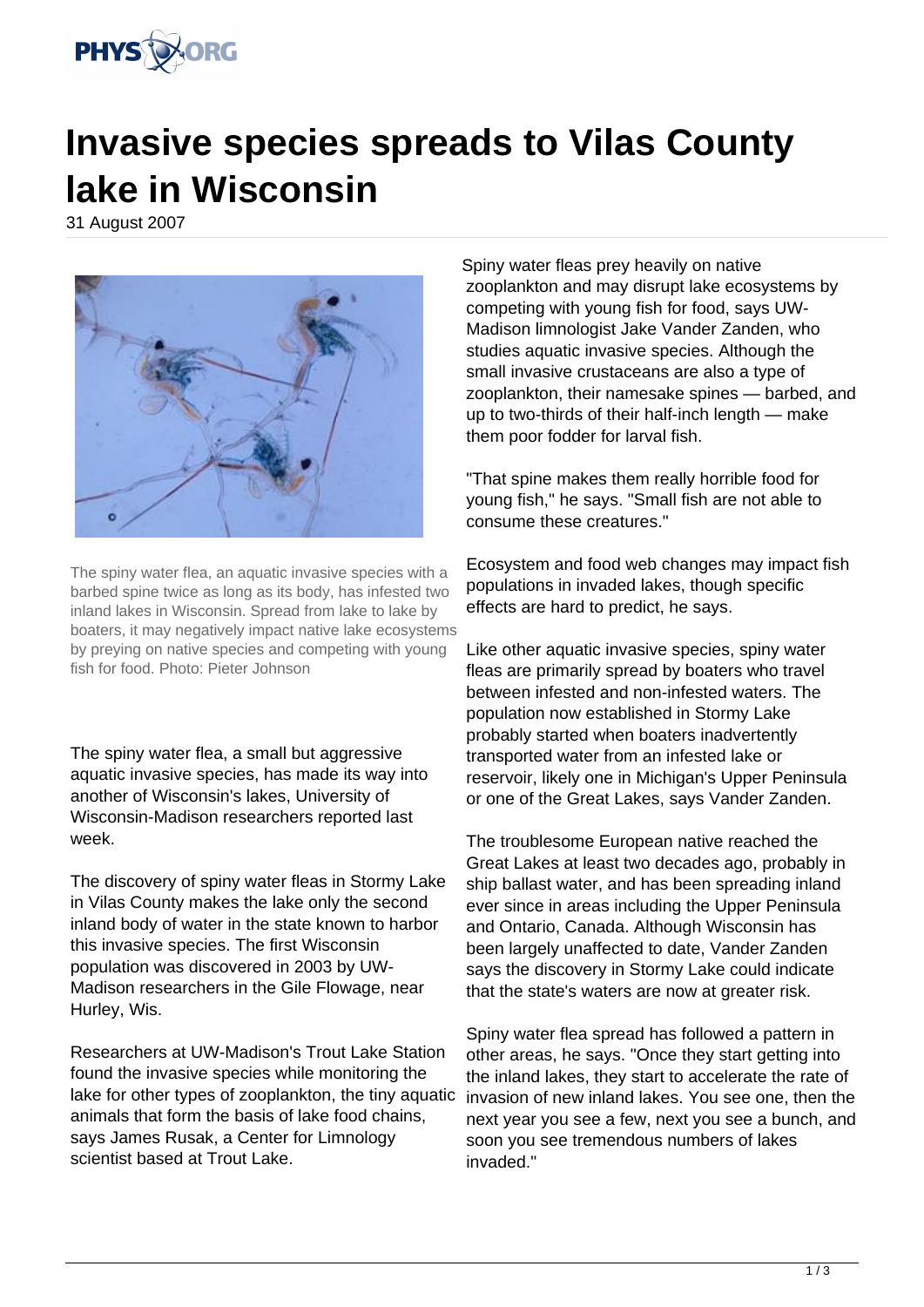

Based on these patterns of spiny water flea spread Source: University of Wisconsin-Madison in other states and Canada, he and other scientists have been monitoring Wisconsin's waters for signs of the small invasive zooplankton.

"It's been on our radar, but we haven't seen it spread until now," says Rusak, one of the scientists involved in the monitoring. "It seems like a fairly recent addition to Stormy Lake."

The positive test in Stormy Lake highlights the need for active steps to prevent the spread of aquatic invasive species, says Julia Solomon, aquatic invasives education specialist for UW-Extension and the Wisconsin Department of Natural Resources (DNR). "Unfortunately, there are no effective ways to control spiny water fleas once they're in a lake, which makes prevention very important," she says.

"There are only two populations of spiny water flea in the state of Wisconsin and there are 15,000 lakes that don't have spiny water flea. It's really important to stop them from spreading now, while there are only two invaded inland lakes," agrees Vander Zanden.

Because the spiny water flea and other aquatic invasive species are primarily spread by boaters, the DNR reminds boaters that cleaning their boats and equipment is vital to preventing further spread. The good news, says Solomon, is that the steps to rid boats and gear of water fleas are the same steps that the DNR has been encouraging all boaters to take to prevent the spread of other aquatic invaders.

According to the DNR, every time boaters and anglers get ready to leave a water body, they should make sure to:

 -- Inspect boat, trailer and equipment and remove visible aquatic plants, animals, and mud;

-- Drain water from boat, motor, bilge, live wells, and bait containers;

-- Dispose of leftover bait in the trash, not in the water

-- Rinse boat and recreational equipment with hot or high-pressure water, or dry for at least five days.